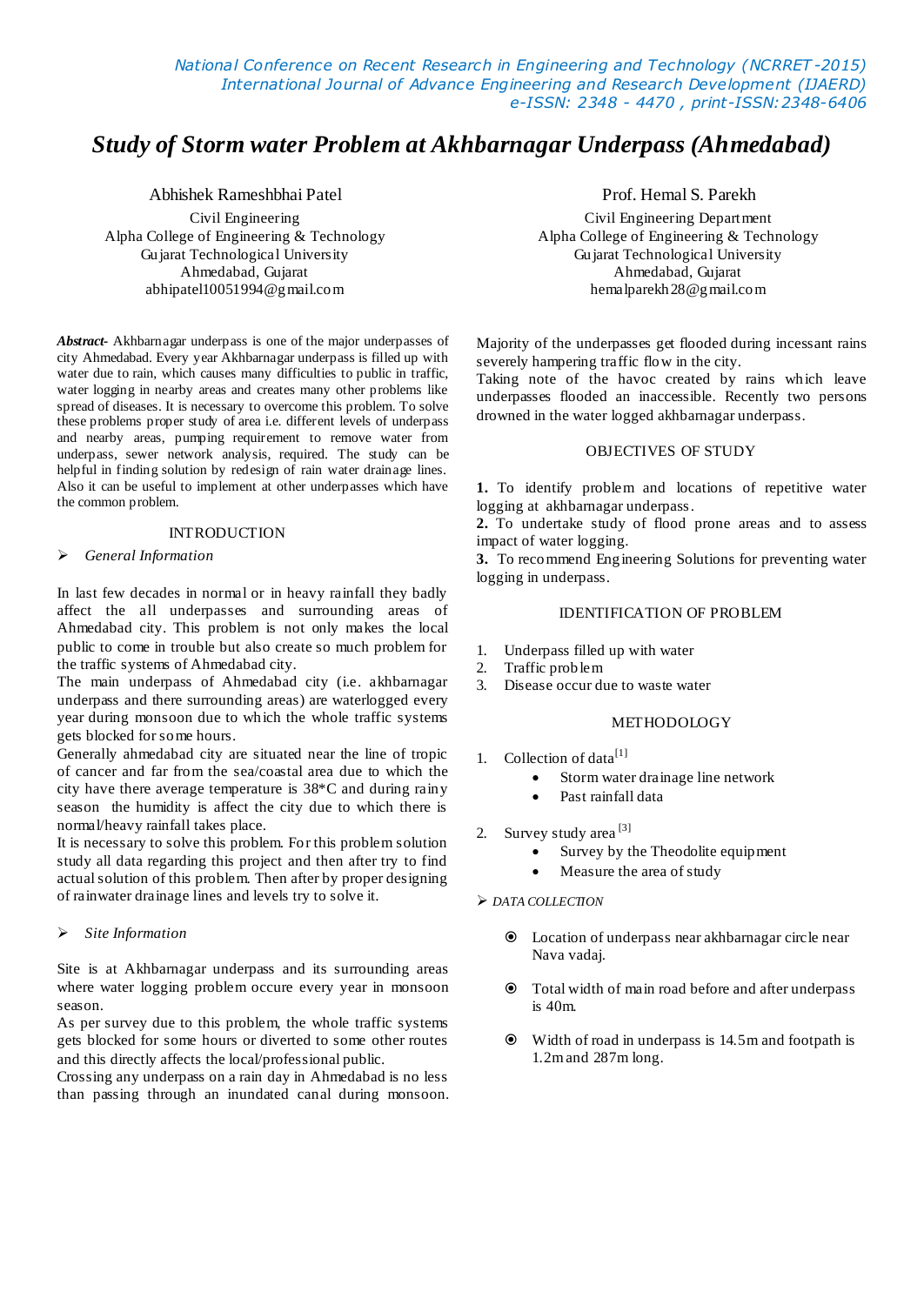- Height of bridge from bottom of underpass is in between 5.5 to 7m.
- R.L of main road is 49.33m at entry of underpass and R.L of underpass at mid is  $46.405$ m.<sup>[3]</sup>
- $\odot$  Road slope in length is 1 in 333m. <sup>[3]</sup>
- In underpass main drainage line diameter is 1800mm (1.8m).
- There are 4 no of pumps are used for pumping out of water stored in underpass.

| No.of Pump | <b>Horse Power</b> |
|------------|--------------------|
|            | 50                 |
|            | 40                 |
|            | 20                 |



Fig 1 Well of Power house at site

Power house well diameter is 2000mm (2m).



Fig. 2 Suction Pipe

2

 Pumping house Suction pipe diameter is  $200mm(0.2m)$ .



Year



Road level profile

Fig 4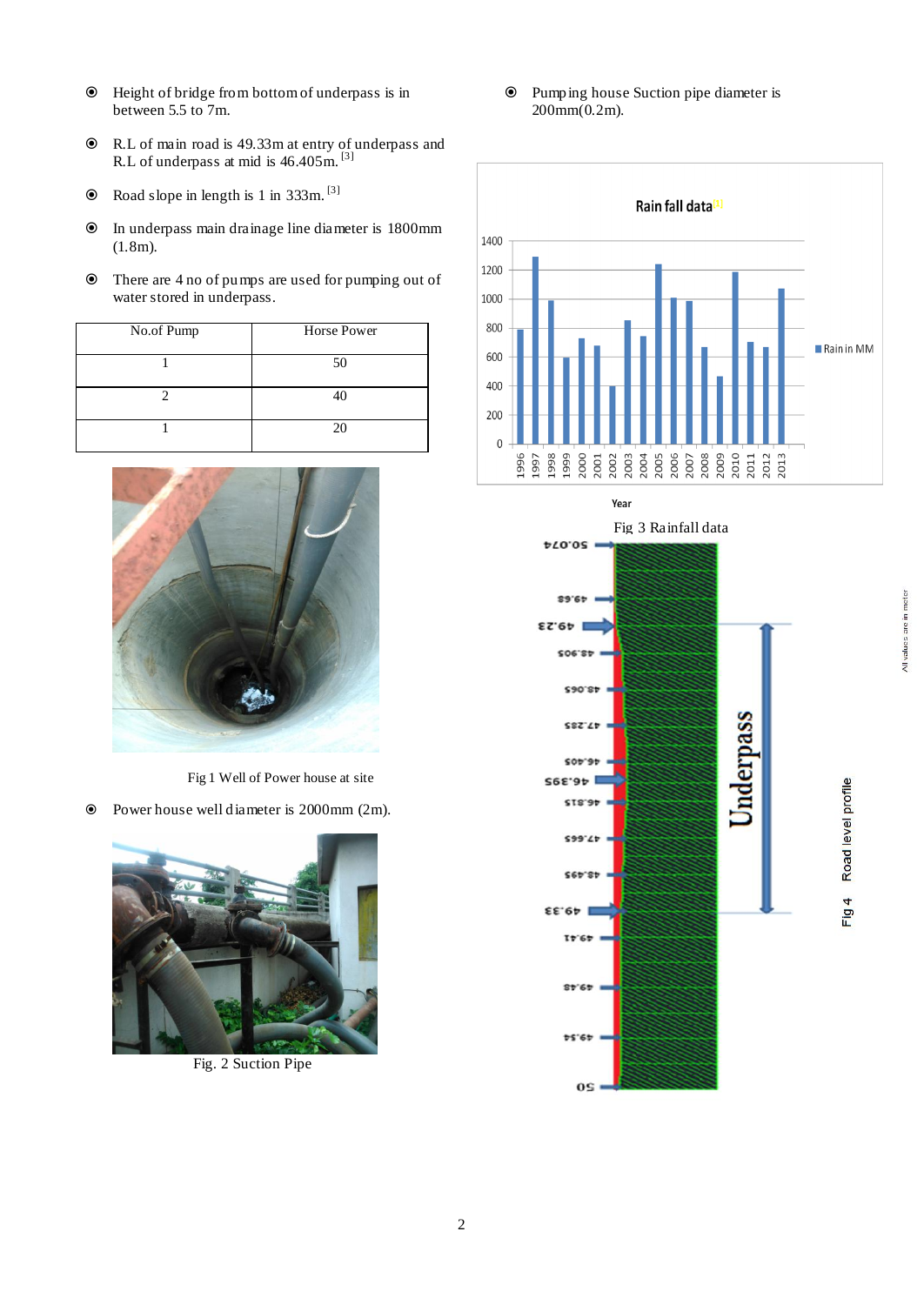## *Traffic Problems At Site*

As said above that akhbarnagar underpass is come under the flood prone area and it is comes under one of the main route of BRTS/AMTS.

During rainy season generally the underpass is submerge and hold the whole traffic systems of this route. And as it is near Shivranjani which is official work area and many schools, residential area comes near it. Due to which sometimes the local/official public are stuck in this underpass and it can directly affect the whole traffic systems.

# *Problems At Local Areas Near To Site*

As the areas near the akhbarnagar underpass is also submerged with underpass in the rainy season. There is some gravity inland difference between surrounding areas and underpass due to which it can makes the waterlogging condition directly/indirectly manner.

There is also some gravity difference in the drainage provisions in underpass and near areas.

# *Effects Of Water Logging In Surroundings*

The stagnation of flood water causes damage to the roads, and to sub-grade and sub-soil. Water logging and damaged roads are a major cause of increasing accidents during monsoon.

## *Effect On Public Helth Due To Waterlogging*

Due to heavily waterlogged in underpass and in surrounding areas this area is also act as a breeding places of mosquitoes, and every year there is numbers of people in (Akhbarnagar) Ahmedabad are suffered with diseases like malaria and dengue.

- *Rainfall Amount Of Year 2012 (Which Make The Underpass Closed*)
	- 54.89mm rains in 24 hours ending at 10 pm on august  $1<sup>st</sup>$ .
	- 72mm of rain in 12 hours ending at 8pm on august  $13<sup>th</sup>$ .
	- 42.06mm rains in between 12noon and 2pm on august 14<sup>th</sup>.
	- 49.42mm rains in 24 hours ending at 10pm on august  $19<sup>th</sup>$ .

# *Plans Of Municipality (Which Failed In Every Year Monsoon)*

 The Ahmedabad Municipal Corporation authorities were floated a planned for sump and storm water drainage facilities in nearby area of underpass to pump out the water. But plan were failed when the level of vasna barrage is increased from a level of 134mtr to 136.5mtr.

- The municipality were set up the pump for water disposal but it can't use due to back flow of rain water from main drainage line.
- The municipality also set the water level indication systems near the underpass but it was not worked properly during this year monsoon.



Fig 5. Pumps are used for water disposal from underpass

- *Spread Of Dieseases Due To Waterlogging*
	- Cholera.
	- Typhoid fever.
	- Enteric fever.
	- Dengue.

# *Increase Chances Of Seepage In Beneath Of Bridge* What causes water seepage?

Water seepage involves the movement of water from up beneath the foundation of a underpass bridge structure. Heavy rain, rising water table levels and it can all cause excessive water to travel through the soil beneath and structure, changing its volume and consistency.

What causes settling?

When underpass is water logged for more time and seepage is continuously takes place then the road pavement is may get settled.

Due to water logging, Settling is what happens when the soil shifts and shrinks beneath of a underpass, disrupting the stability of the foundation and often causing damage to the pavements of road.

Settling can happen for a number of reasons, depending on the soil type beneath the road. In some cases the road in underpass hasn't been compacted properly, and due to seepage and water logging the soil becomes loose which results in settlement of road pavement.

When compaction hasn't been properly leave a void, which causes the soil to drop; undetected air pockets can also cause settlement. Highly reactive clay sites can expand and contract unpredictably, sometimes gaining or losing close to 20 times